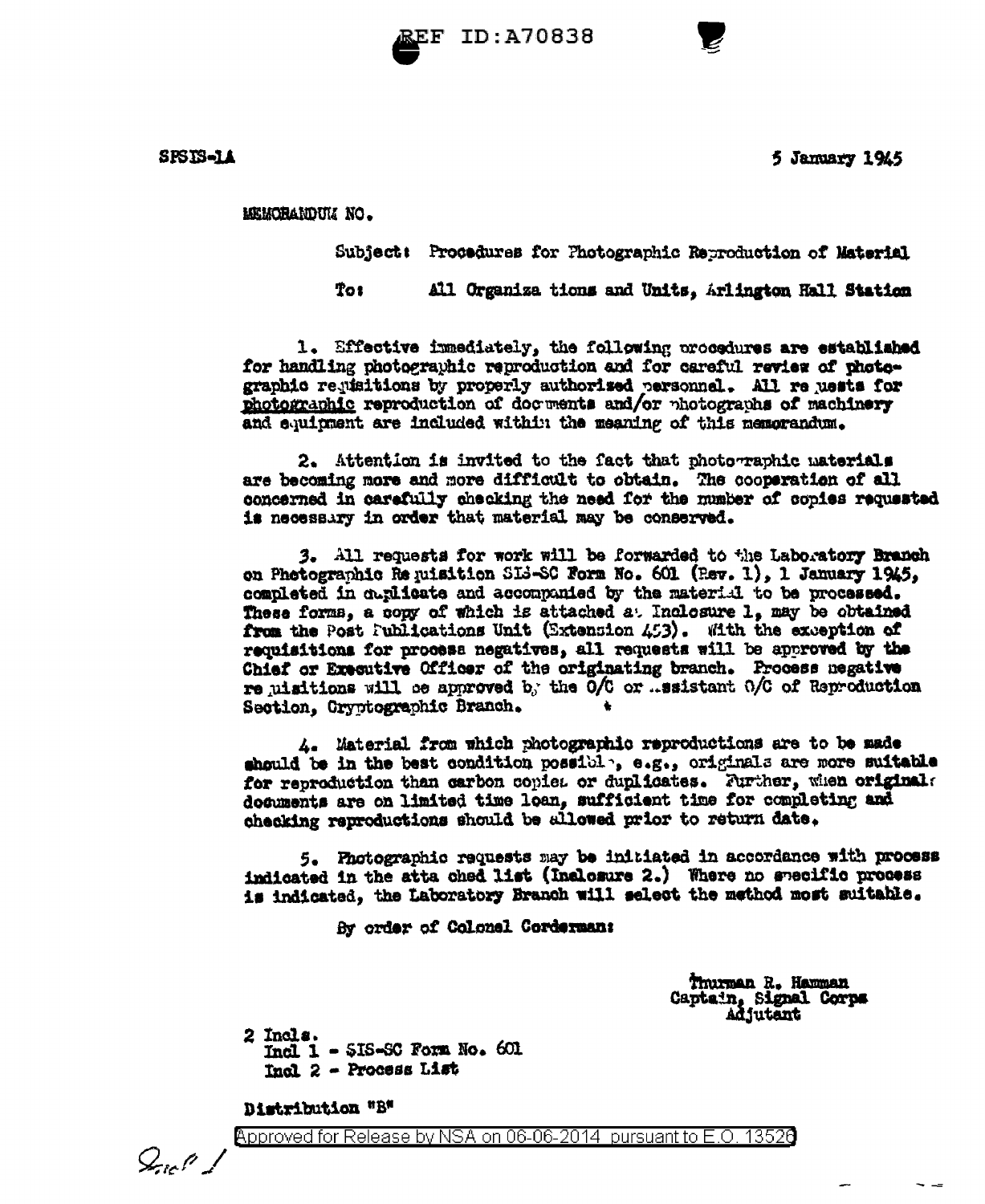

1 January 1945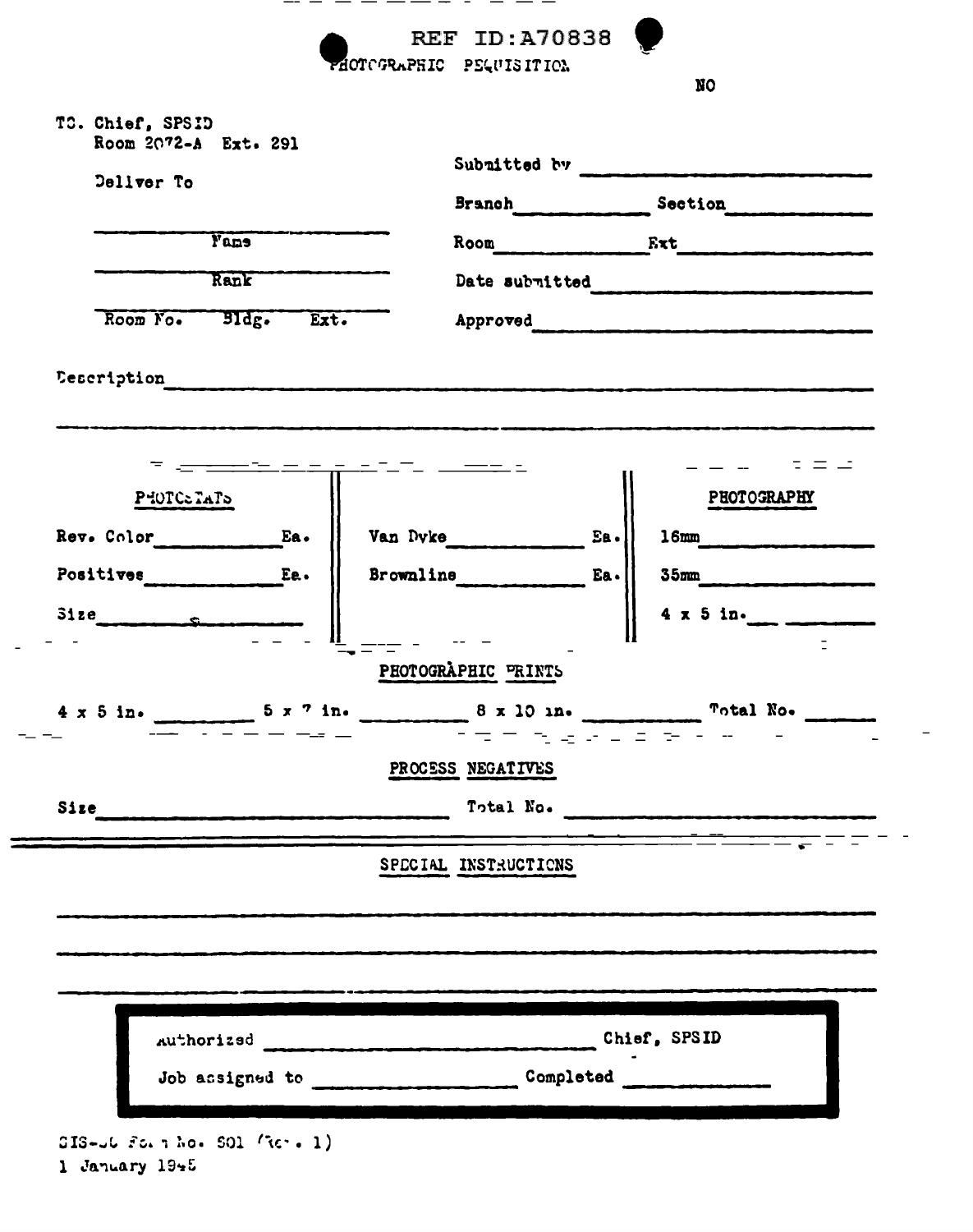**REF ID: A70838** 



|  | <b>PROCESSES</b> |  |
|--|------------------|--|
|  |                  |  |

## <u>LIMITING FACTORS</u>

a. Photostats 1. The largest original document which can be handled in one piece on the machine is  $\Delta O^{\mu} \times 50^{\mu}$ .

> 2. The largest reproduction which can be produced measures approximately 17 x 21".

3. When original documents are to be enlarged or reduced, crop lines on the original should indicate the area and size of enlargement or reduction.

4. When only one copy of a document is desired, reverse colors, i.e., white type on black background, will be furnished except in special cases.

5. Preparation of positives requires the additional process of making reverse color negatives first.

b. Van Dyke and 1. Largest original document which can be handled in one piece on the machine is  $42^{\circ}$  x 10 yrds and the repre-Brown Line Prints duction is the same size as the original.

> 2. These can be reproduced only from transparent paper or cloth, and originals should be in India ink.

3. Van Dykes, i.e., white lines on brown background, rather than brown line prints, should be requested whenever possible since brown line prints require the preparation of a Vin Dyke as a negative and consequently result in some loss of quality in the final reproduction.

- Consult Reproduction Section, Cryptographic Branch c. Process Negatives
- 1.  $4^{\mu} \times 5^{\mu}$  negatives of machinery and/or equipment are  $d. 4'' x 5''$ male by uppointment only. Negatives

2. The originiting office should contact the Chief or Protographic Dfficer, SPSID, to determine the time for the job and to furnish an estimate of the scope of the pictures so that proper equipment and personnel may be as igned to the job.

1. Negatives may be routinely printed to a maximum e. Prints and of 8\* x 10\*. Enlargements

> 2. Reguisitions must indicate the number of prints size for each negative, e.g. 2 es 8 x 10 prints of 3 negatives, or 2 ea 5 x 7 from Negative  $A$ , 2 ea 8 x 10 from Negatives  $\frac{n}{2}$  and  $A$ .